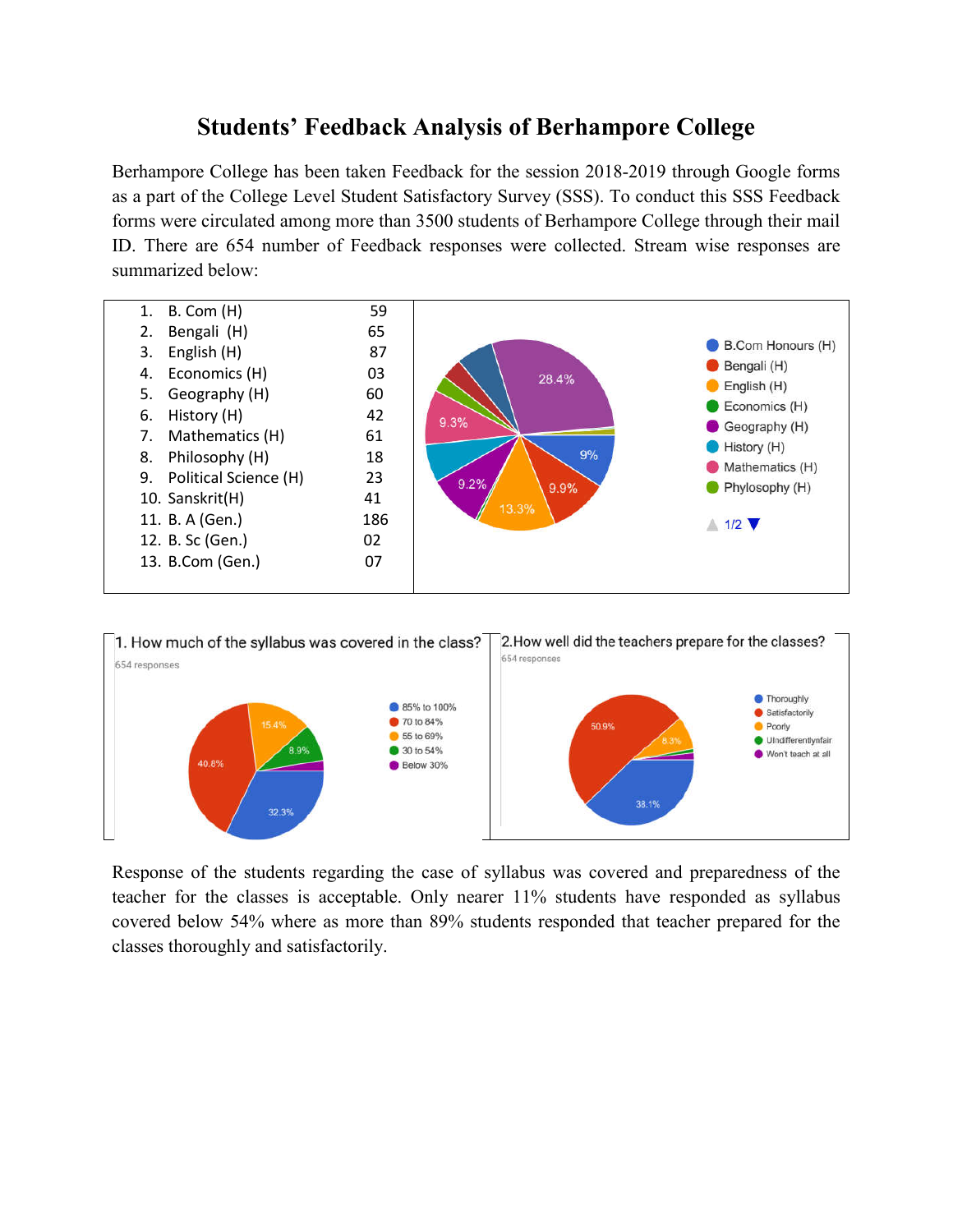

According to the response of the students communication skill and approach to teaching of the teachers are notably good as evident from item 3 & 4. More than 95% students responded above satisfactorily level of communication skill and approach of teaching-learning process of the teachers. Response about internal evaluation process and performance in assignments usually good but improvement in these fields is warranted. Step regarding internal evaluation process has been taken as a form of centrally organizes internal evaluation process and trying to apply more student centric method through continuous monitoring.



Student's response for item no.7 is not satisfactory. This is due to the fact that only two departments regularly conduct field survey as necessary for their curriculum. Besides that other faculty usually does not have such option to conduct survey. So after analyzing student's need, IQAC has decided to develop activities in this field for encouraging other departments for organizing such activities. Mentoring process is good as responded by more than 90% students.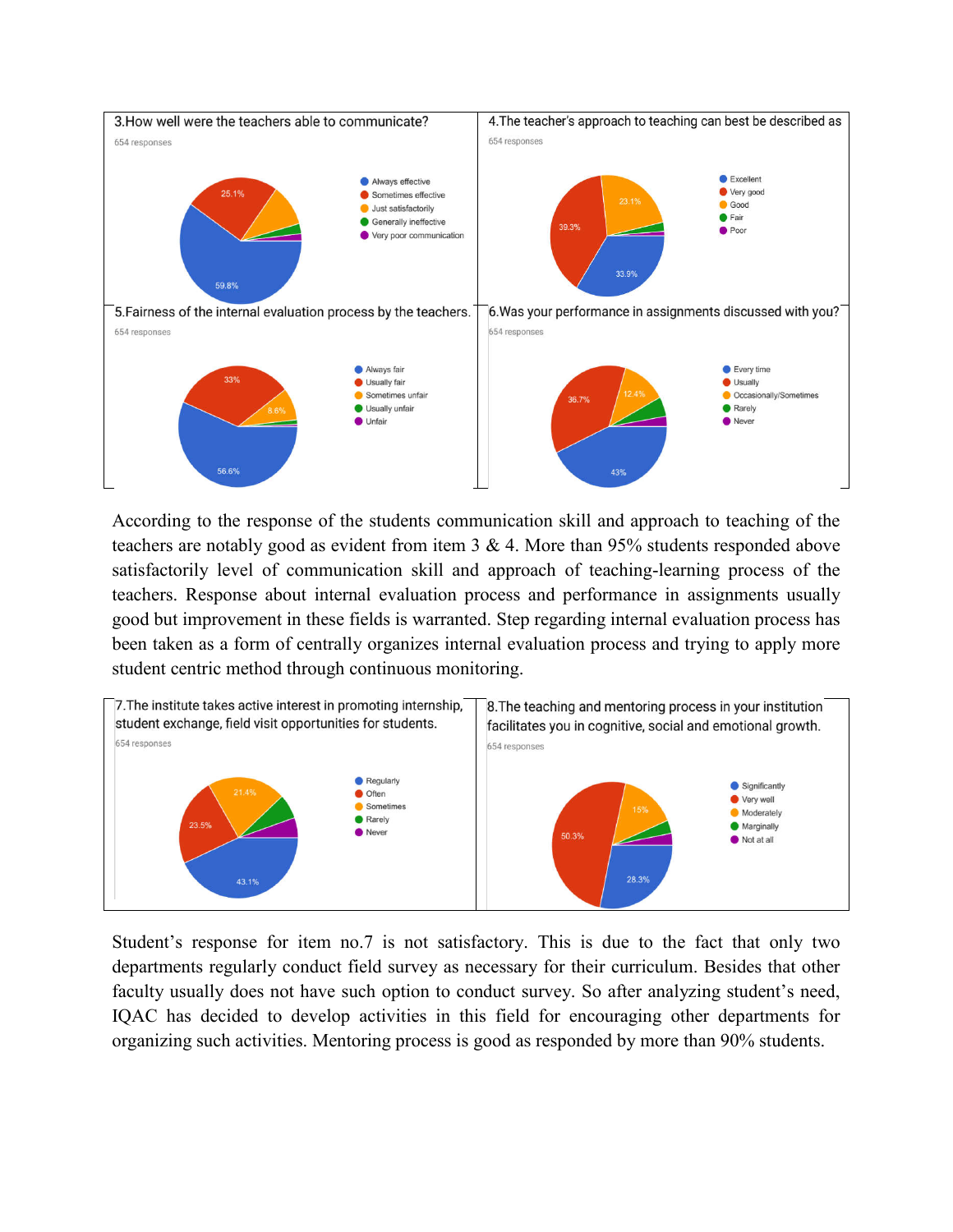

Though a very good number of students responded in the favour of item no. 9 & 10, Berhampore College always trying to provide more and more opportunities for the students to learn and grow and teachers of different departments always trying to explain course outcomes and program outcomes.





Student's feedback response for field in item no. 11 - 14 is good as more than 90% students in each cases are agreed up to satisfactory level though teachers of Berhampore College always trying to develop more and more in these fields.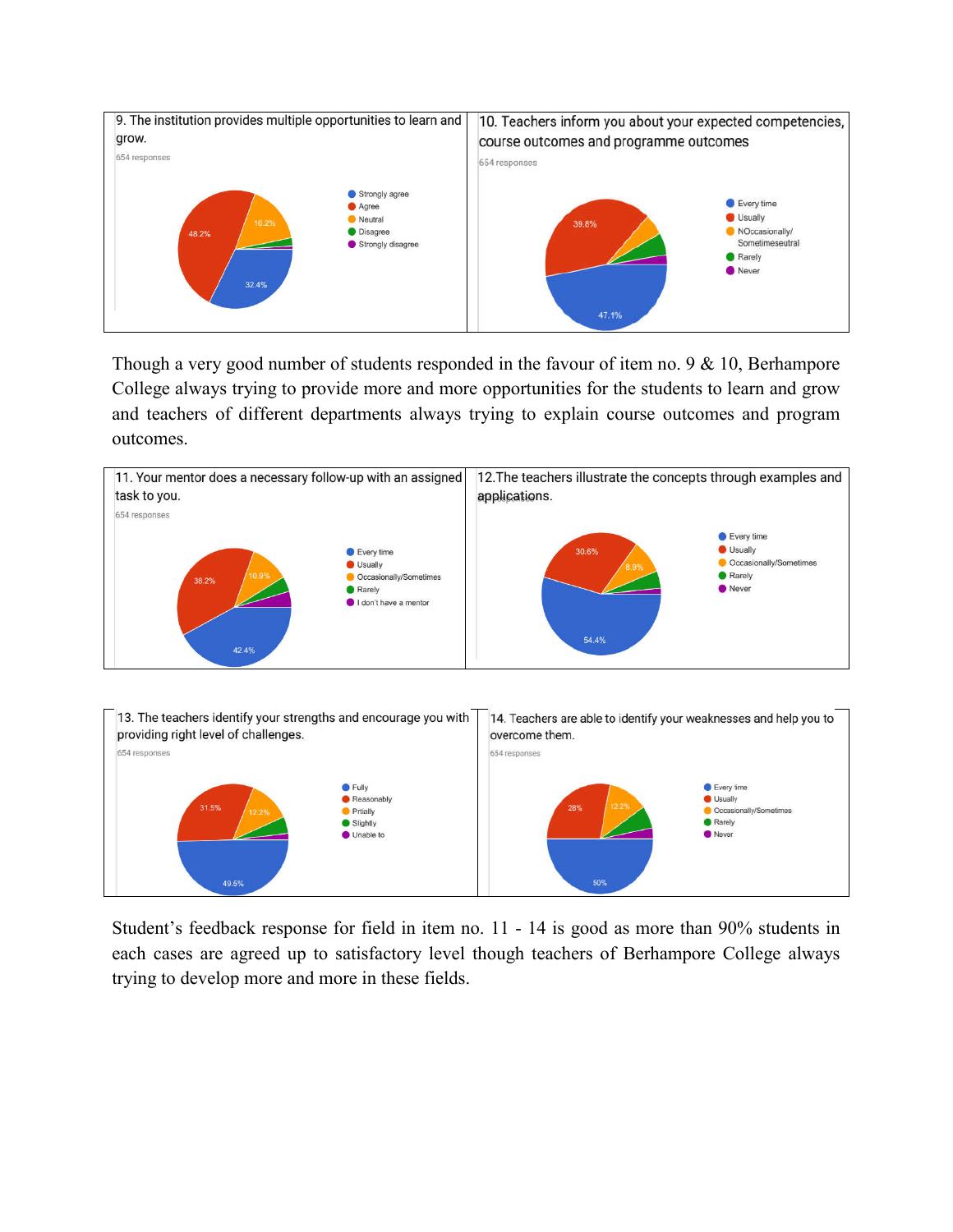

Our college not only always trying to make efforts for monitoring, review and continuous improvement of the teaching learning process and student centric methods of teaching but also our college always makes effort regarding extracurricular activities and employability skills through various programmes. So, student's responses in these fields (item no.  $15 - 18$ ) are in affirmative.



Response in the field of overall quality of teaching-learning process of Berhampore college is very good. But there are lacking in the field of use of 'ICT tools such as LCD, projector, multimedia etc. while teaching' as responded in the students feedback. The fact in this regard that most of the teachers belong to arts faculty so, ICT enabled teaching is not a easy task for them.

Though our college already takes several initiatives to make development in the field of ICT enable teaching-learning process which is listed below: